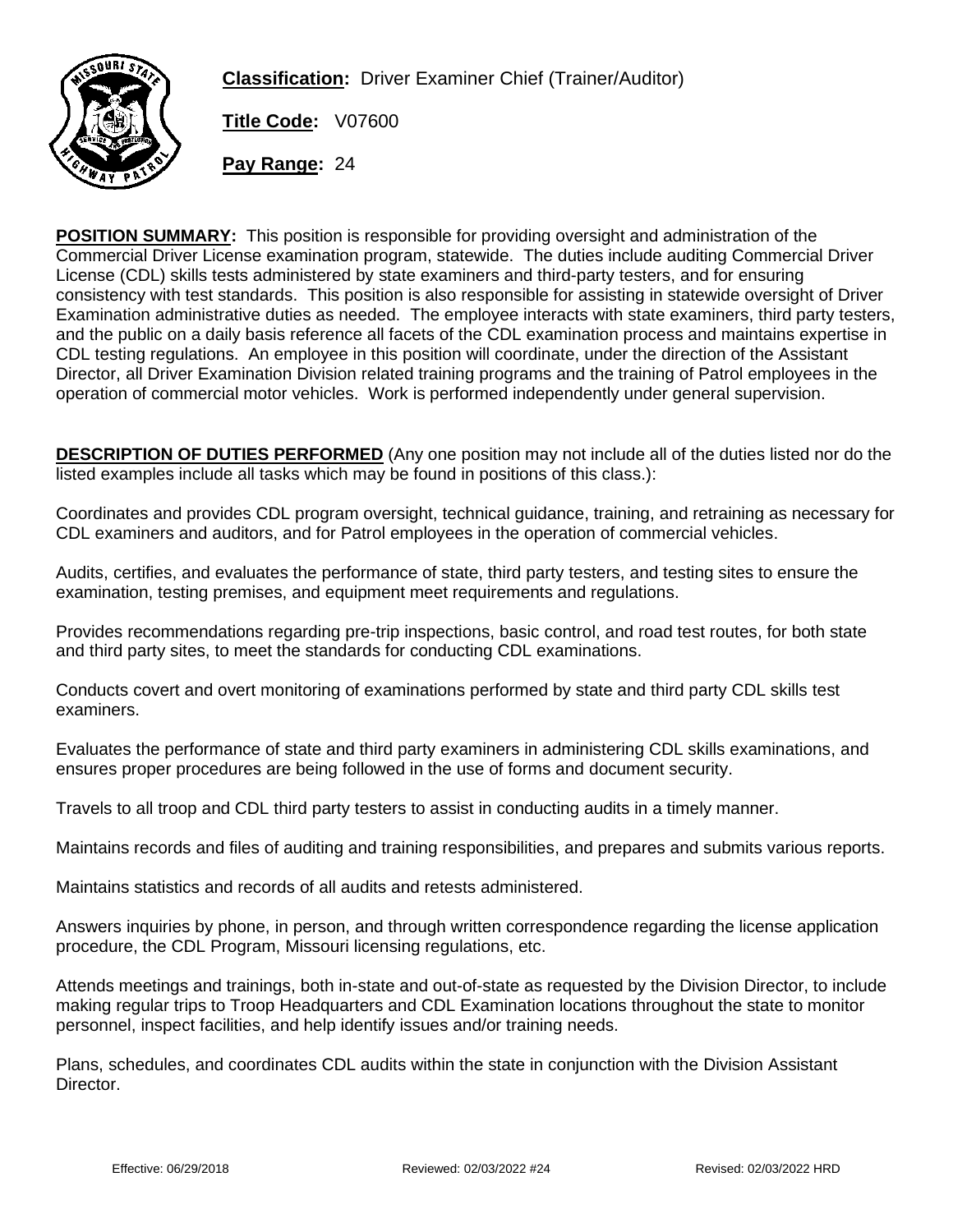## **Classification:** Driver Examiner Chief (Trainer/Auditor) **Page 2** Page 2

Provides recommendations to the Department of Revenue to re-certify, re-audit, or de-certify state and third party examiners or testers, and/or provide training as needed.

Assists the Assistant Director in investigating, researching, and answering the inquiries or complaints from staff and field personnel, governmental agencies, and the general public.

Monitors pass/fail rates of applicants tested by each state and third party CDL skills test examiner as a means to focus covert and overt monitoring of examiners who may have unusually high pass or failure rates.

Assists in the development and maintenance of centralized files containing master procedure manuals and forms, federal and state publication manuals, programs and directives, laws, rules and regulations, administrative orders, department directives, organization charts, training materials, examinations and materials relative to the Driver Examination Division.

Testifies in administrative hearings or court hearings regarding testing or auditing results.

Assists in conducting surveys, studies and analysis of all phases of the driver examination program, including operational procedures, forms, equipment, communications, etc.

Performs job-related travel, as needed.

Performs other related work as assigned

**REQUIRED KNOWLEDGE, SKILLS, AND ABILITIES:** Extensive knowledge of the methods and procedures used in administering driver license examinations.

Extensive knowledge of the laws, rules, and regulations pertaining to examinations for motor vehicle operators and the Commercial Driver License Program.

Knowledge of the Patrol's policies, procedures, rules, and regulations.

Knowledge of the principles of administration, supervision, and training.

Ability to use organizational and analytical skills to evaluate facts and figures to determine fundamental causes and symptoms of operational and organizational weakness.

Ability to exercise diplomacy and patience in dealing with state, third party testers, and the public.

Ability to work in an environment that involves hazards or discomforts such as working outdoors in inclement weather for extended periods of time.

Ability to lift and carry at least fifty pounds (testing equipment and materials).

Ability to maintain the highest level of integrity in testing license and permit applicants.

Ability to operate basic office machines and vision testing equipment.

Ability to maintain various records and files.

Ability to work independently with general supervision.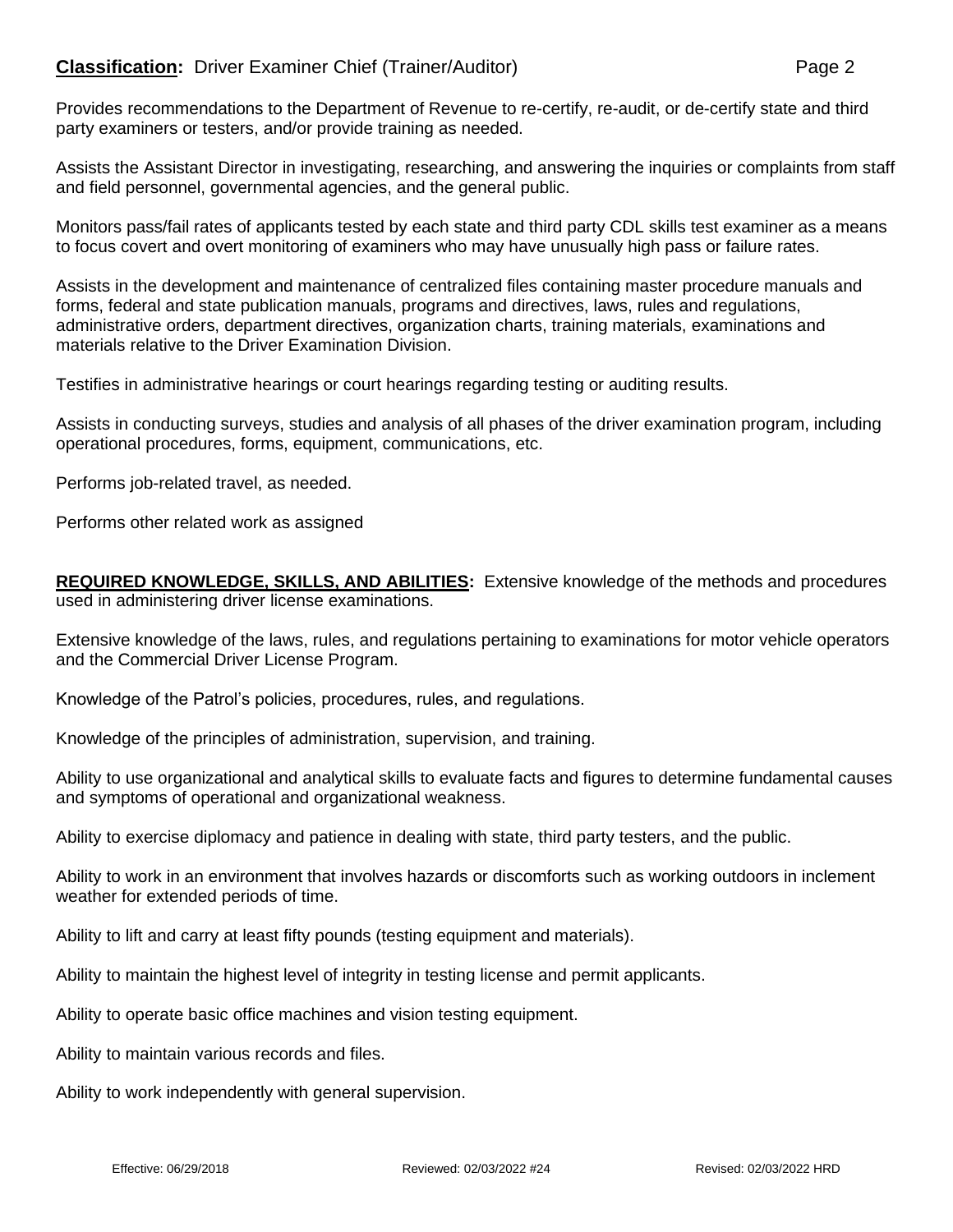## **Classification:** Driver Examiner Chief (Trainer/Auditor) **Page 3**

Ability to verbally answer inquiries and explain testing procedures to applicants applying for licensure.

Ability to provide own transportation to and from various testing sites.

Ability to operate a motor vehicle in accordance with Missouri State Highway Patrol policy and State of Missouri statutes, to include any Patrol assigned vehicle with the responsibility for its upkeep and basic maintenance.

Ability to enter and exit vehicles including large trucks and buses to conduct CDL or other examination audits.

Ability to set up testing site and operate testing equipment.

Ability to operate basic office equipment as detailed in the description of duties.

Ability to handle restricted and confidential information in a professional manner and maintain the information as such.

Ability to communicate in English clearly and concisely, both orally and in writing.

Ability to establish and maintain harmonious working relations with others.

Ability to work with material that may be of a sexual nature relating to criminal activity (e.g., written material, photographs, and/or verbal language, etc.).

Ability to work hours as assigned.

**MINIMUM EXPERIENCE AND EDUCATION REQUIRED** (The following represents the minimum qualifications used to accept applicants, provided that equivalent substitution will be permitted in case of deficiencies in either experience or education.):

Possession of a high school diploma or equivalent and possess four years experience as a Driver Examiner with the Missouri State Highway Patrol. Must be currently classified as a Driver Examiner Supervisor or CDL Examiner Auditor.

Promotions will be based on service time in the Driver and Vehicle Safety Division's Driver Examination Section and the ability to proficiently perform the duties of the position. The employee must serve at least twelve months in a classification before being considered for a promotion.

**NECESSARY SPECIAL REQUIREMENTS:** Must never been convicted of a felony or any crime involving moral turpitude or have any indictment or information pending for any offense involving moral turpitude.

Must be at least twenty-one years of age at the time of employment.

Must have successfully completed a job-related examination specified by the Director of the Driver Examination Division.

Must have successfully completed the CDL Examiner Training Course.